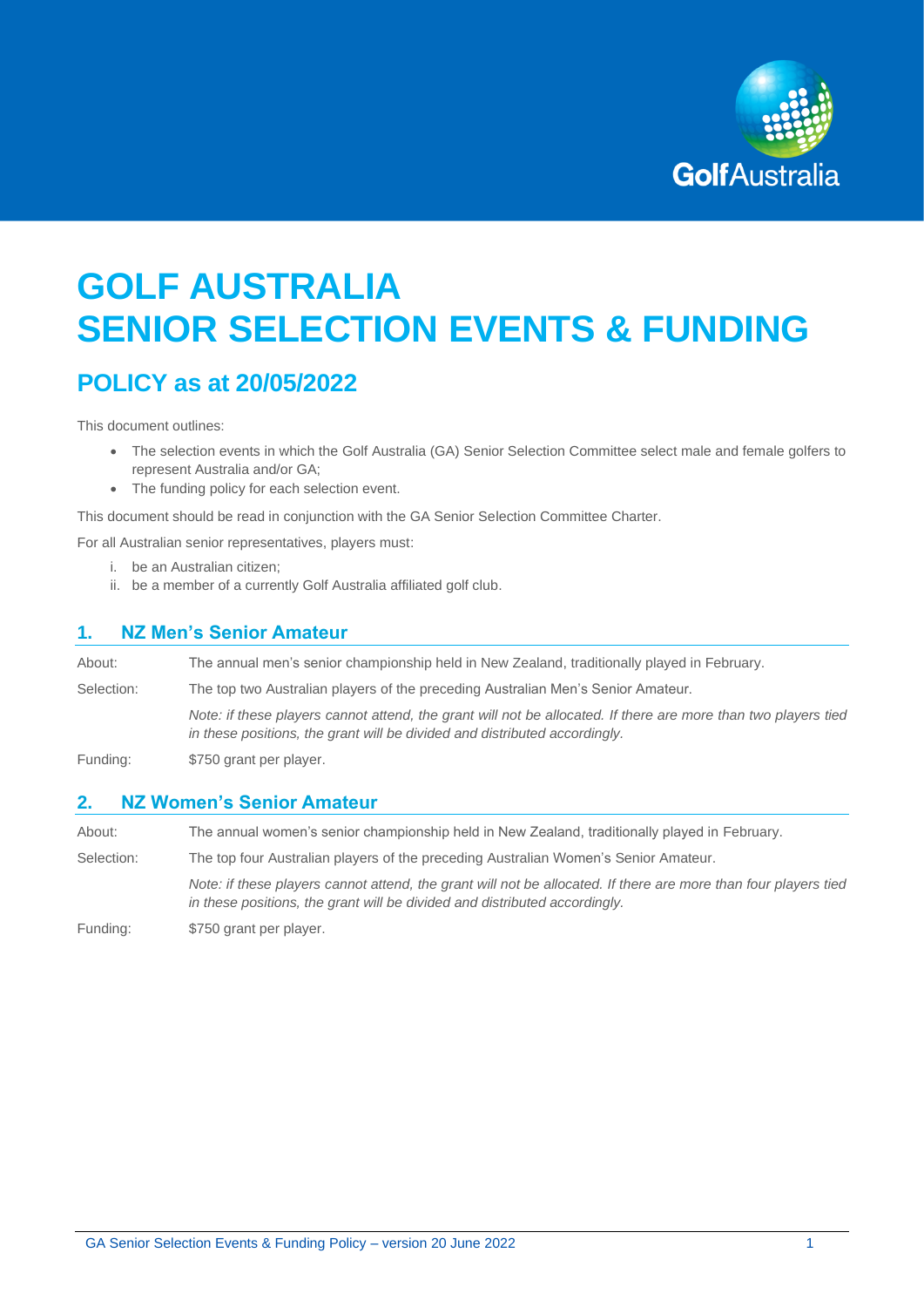

## **3. GA v ADF Match**  About: An annual match between a 12-person GA team and a 12-person Australian Defence Forces Team, traditionally played in March at Rosebud CC, VIC. The format is four-ball match-play, foursomes match-play and singles match play. Selection: Categories as follows: i. One (1) leading female senior player as determined by the Senior Selection Committee ii. Leading one (1) local male player from each state/territory (total of eight (8) players) as determined by the Senior Selection Committee. iii. One (1) leading male mid-amateur player as determined by the Senior Selection Committee. iv. One (1) leading female mid-amateur player as determined by the Senior Selection Committee. v. One (1) captain's pick (may be male or female). Captain is nominated by GA. In the event there is no available player in the above categories, any remaining places will be at the discretion of GA and the Captain. Players who have played in the most recent Asia-Pacific Senior Amateur or Senior Trans-Tasman, or have been selected in the current teams, are ineligible for selection. Funding: Up to \$300 grant for return airfares (if applicable), twin-share accommodation for a designated number of nights, meals as determined, and uniforms. Any additional requested items (e.g. golf bags) and/or ad-hoc meals, caddie fees etc are at the players' expense.

## **4. Men's & Women's Senior Trans-Tasman Matches**

- About: A biennial match between a 6-woman senior GA team and a 6-woman senior NZ Golf team (Women's Senior Trans-Tasman Cup), played concurrently with a 6-man senior GA team and 6-man senior NZ team (Sanctuary Cove Cup). The format is four-ball match-play, foursomes match-play and singles match play.
- Date: 3-days adjacent to the respective Australian and New Zealand Senior Amateur Championships.

*Note: Australia to host in 2022 and New Zealand in 2024.* 

Selection: Categories as follows:

#### *Women's Team*

- i. Leading three (3) available women from the GA National Senior Order of Merit as at the time of selection (3 months prior to the event).
- ii. Three (3) additional women as determined by the Senior Selection Committee

A female playing team manager/captain will be nominated by the Senior Selection Committee. In the event there is no available player in the above categories, any remaining places will be at the discretion the Senior Selection Committee.

#### *Men's Team*

- i. Leading four (4) available men from the GA National Senior Order of Merit as at the time of selection (3 months prior to the event).
- ii. Two (2) additional men as determined by the Senior Selection Committee

A male playing team manager/captain will be nominated by the Senior Selection Committee. In the event there is no available player in the above categories, any remaining places will be at the discretion the Senior Selection Committee.

Funding: Up to \$300 grant for return airfares (if applicable) per player, twin-share accommodation for a designated number of nights, meals as determined, and uniforms. Any additional requested items (e.g. golf bags) and/or ad-hoc meals, caddie fees etc are at the players' expense.